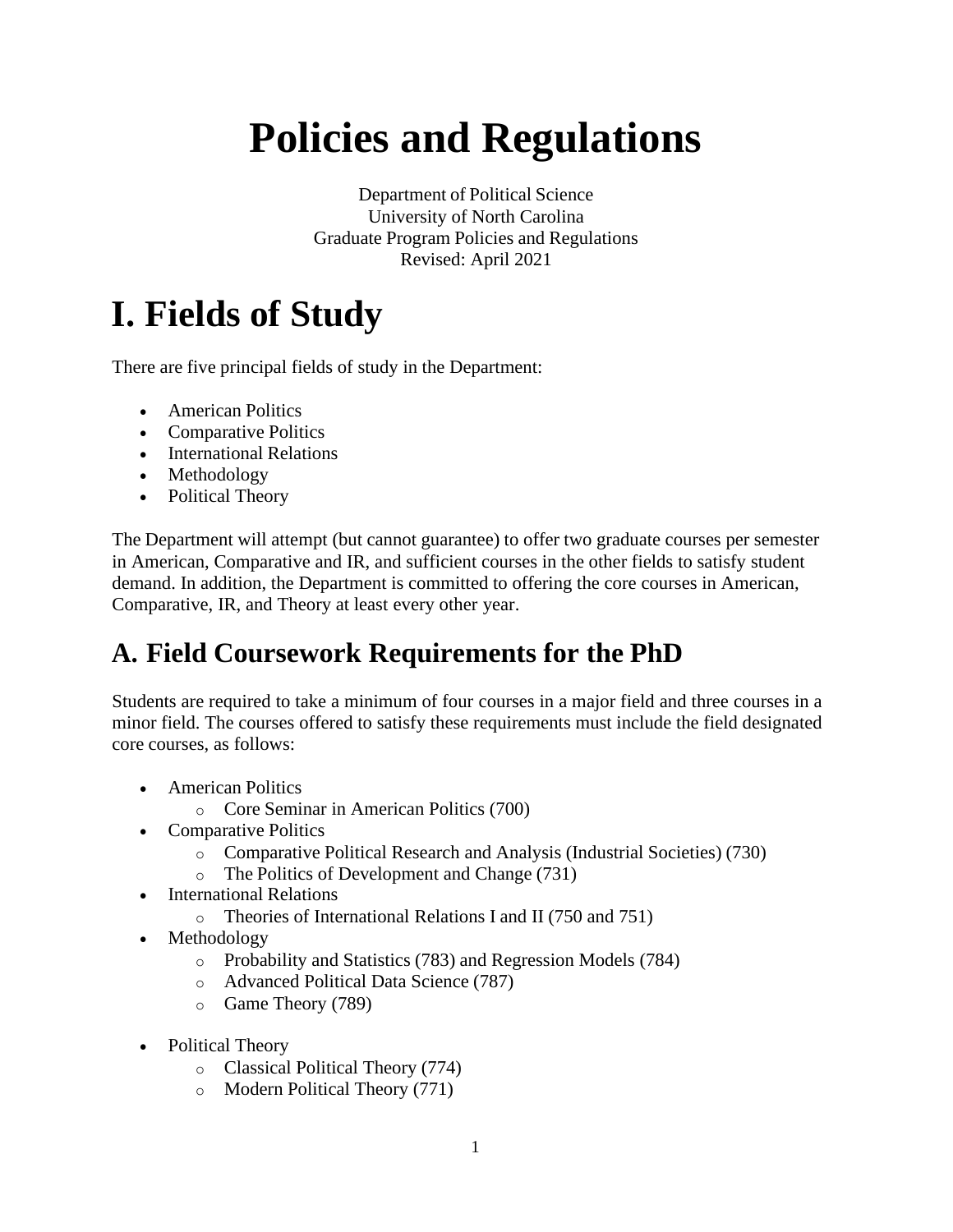Note that methodology majors must take three courses in methods in addition to the four core courses. Methodology minors must take two courses in methods in addition to the four core courses. In some circumstances, courses in other departments may substitute for the core courses, contingent on approval.

In addition to their two core field courses, political theory majors are required to take, in consultation with the student's adviser, one course in a discipline outside political science that is relevant to the student's course of study.

Students may petition to take political psychology as a minor field if the field chair of the student's major field deems this useful. The three required courses for this minor may be taken in Political Science or, if approved by the field chair, in Psychology.

Students may complete a second minor by taking three courses in the field including the core courses. With the approval of the Director of Graduate Studies, students may select a second minor in a related discipline (e.g., Economics, Philosophy) or an interdisciplinary field (e.g., Population, Latin American Studies). Courses taken in the cognate field must not substantially duplicate courses taken or available in Political Science.

Only one readings course may be counted toward the major field and none toward the minor fields. 400-level courses may be approved to satisfy the field coursework requirement only if a similar course is not regularly offered at the 700-800 level and if both the field chair and the instructor approve.

#### **B. Field Committees**

Each field is under the immediate supervision of a field committee, made up of all faculty members that regularly teach in that field and one graduate student representative. The Department Chair will annually appoint one faculty member who will serve as field chair. The field collectively shall be responsible to:

- Set core course and other requirements for students selecting that field as a major or minor field.
- Plan course offerings in the field.
- Evaluate students majoring in that field on an annual basis.
- Supervise the preparation and grading of the comprehensive exam.
- Supervise advising first year students.
- Organize additional activities (e.g., brown bag lunches, outside speakers).

### **II. Course Requirements**

All candidates for the doctoral degree are required to take 14 courses in political science or related disciplines. All courses outside of the Department of Political Science must be approved by the Director of Graduate Studies. Eight of the 14 courses must be political science courses; in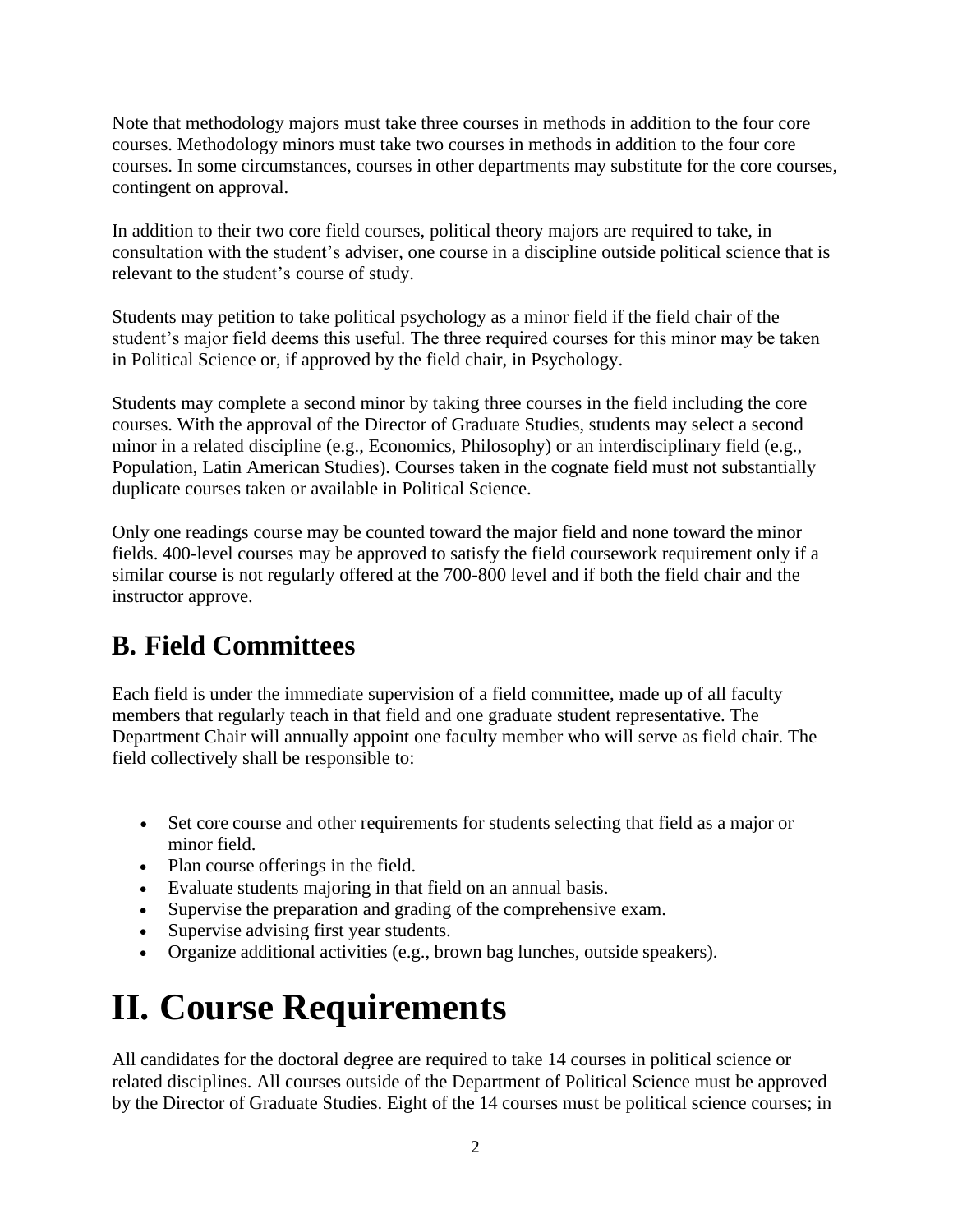addition, the core statistics courses (POLI 783 and 784 (optional for Theory majors)) are required and count as two of the 14 courses. Scope and Methods (780), and Teaching Political Science (881) are also required and together count as one of the 8 political science courses. One semester each of MA thesis and PhD dissertation courses (993 and 994) can count towards the 14 courses. Students with previous graduate work may receive transfer credit for up to six courses.

All candidates for the Master of Arts in Political Science must complete 10 courses in Political Science or related disciplines. Eight of these courses must be in political science. This includes the core statistics courses (POLI 783 and 784 (optional for Theory majors)), Scope and Methods (780), and Teaching Political Science (881). Scope and Methods and Teaching Political Science together count as one of the 10 courses, and one semester of MA thesis hours (993) counts towards the 10 courses. Students with previous graduate work may receive transfer credit for up to two courses.

### **III. Progress through the Program**

For students on financial aid requiring service commitments, the normal course of study is three courses a semester in the first year and second year. In exceptional circumstances, students may make prior arrangements to take a lighter "normal" load, due to such circumstances as medical problems or family or work responsibilities. Students on financial aid not requiring service commitments might take additional courses in both years. One course per semester may be a language course if this is required by the student's course of study. Students who must take a language will have to take several courses in the third year in order to complete the 14 courses requirement. Students who enter with an MA will take three courses a semester in the first year and complete the remaining courses in the second year. In the fall semester of their third year, students will take their comprehensive exam. Students are permitted to defend their dissertation proposal as soon as they complete their comprehensive exam. Progress beyond that point is purely an individual matter. For students who have done graduate work elsewhere, up to 6 courses may be counted toward the 14 courses requirement with the approval of the Director of Graduate Studies.

#### **A. First Year**

During the first year, students should complete six to eight courses (including two language courses, if necessary) depending on their service commitments. For students in most fields, these courses will include Probability and Statistics and Regression Models (783 and 784 or their equivalents), Scope and Methods (780), two core courses from different fields, and one elective. Scope and Methods is a 2-credit course but Probability and Statistics is a 4-credit course, so those two courses plus a core course constitute a full-time 9-credit load. For students in political theory, the two statistics courses are optional. If they are not taking statistics, they need to take either a fourth course (in addition to Scope and Methods, a core seminar, and an elective) or a one-credit 890 Directed Readings. Generally, the core courses will be in the fields in which the student is thinking about majoring and minoring. However, it is not necessary to make a firm decision on fields. Students taking language courses and whose financial aid carries a service commitment may delay Scope and Methods (780) to the fall of the second year.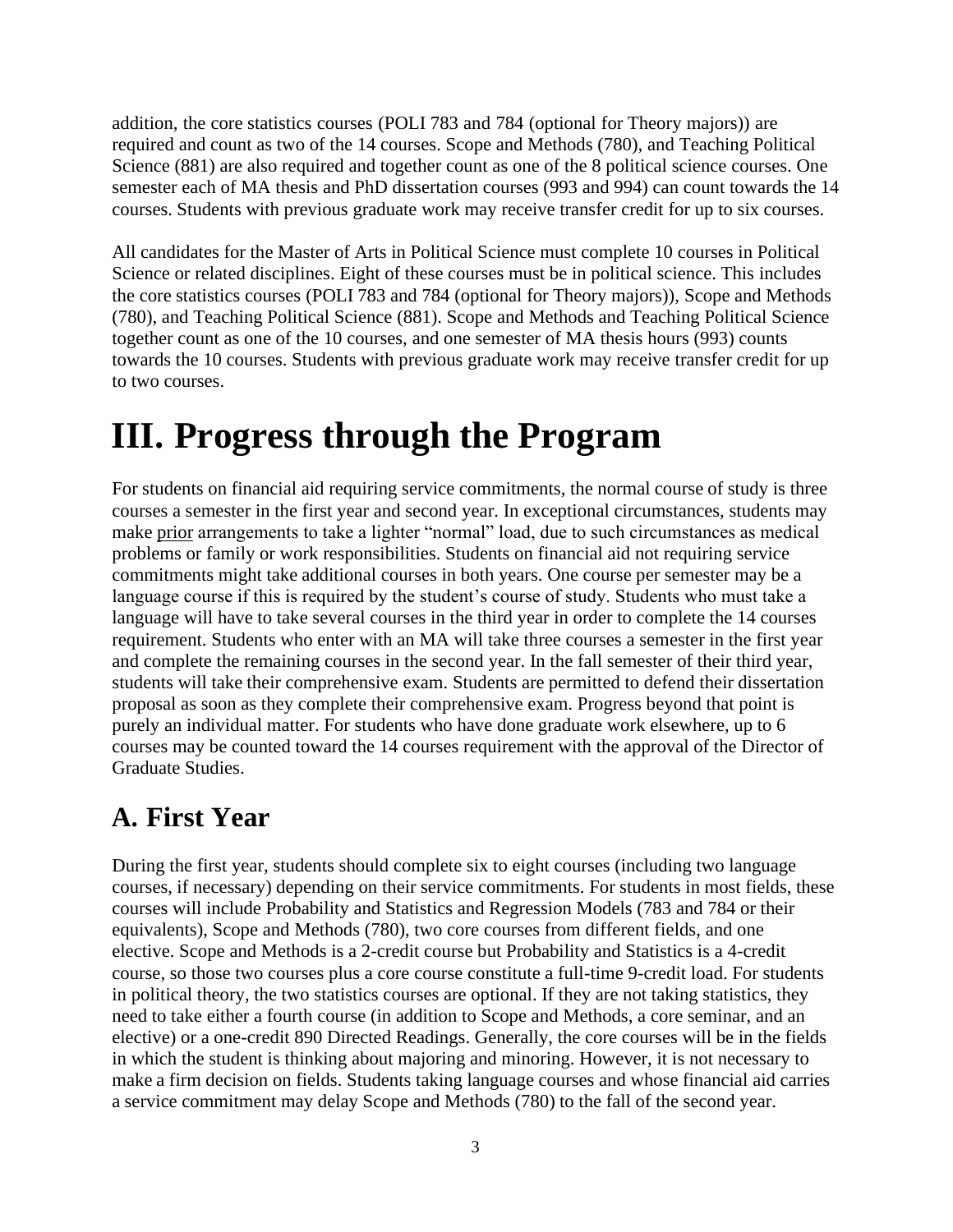#### **B. Second Year**

During the second year, students should complete six courses plus Teaching Political Science (881), which will be offered in the fall semester and is a 1.5 credit course. Students should also begin to make a firm decision on major and minor fields and develop further relations with potential thesis and dissertation supervisors. The Master's Thesis (or for those entering the program with a MA degree, a by-pass paper) is the first formal hurdle to be faced in progress toward the PhD. Students should register for a 993 with their MA supervisor in the spring semester of the second year. The MA thesis has to be defended by the end of the spring semester of the second year, unless an extension has been approved by the adviser and by the DGS.

Students on departmental instructional funding will act as a Teaching Assistant (TA), normally leading three discussion sections in a large course taught by a faculty member. Students whose primary language is not English must be able to demonstrate they can teach in English to be supported in the second year. The department will indicate how English proficiency will be demonstrated.

### **C. Third Year**

All remaining coursework as well as the statistics and language requirements should be completed in the third year. The comprehensive exam for the major field must be taken at the beginning of the fall semester. Students who fail the major field examination will have the opportunity to retake the exam at the beginning of the spring semester of the third year. The dissertation thesis proposal must be defended by the end of the third year, unless an extension has been approved by the adviser and the DGS.

Most students on departmental instructional funding will still assist a faculty member teaching a course, but in some cases, students will teach their own course. In most cases, the course will be one in which the student had previously assisted.

#### **D. Fourth Year**

Students on departmental instructional funding may teach their own course. In most cases, the course will be one in which the student had previously assisted. Preferably, the student will teach the same course both semesters.

In the spring, students should meet with the Director of Graduate Placement.

#### **E. Fifth Year**

Students will spend the fifth year completing their dissertations. Typically, students on departmental instructional funding will work either as a teaching assistant or teaching their own courses.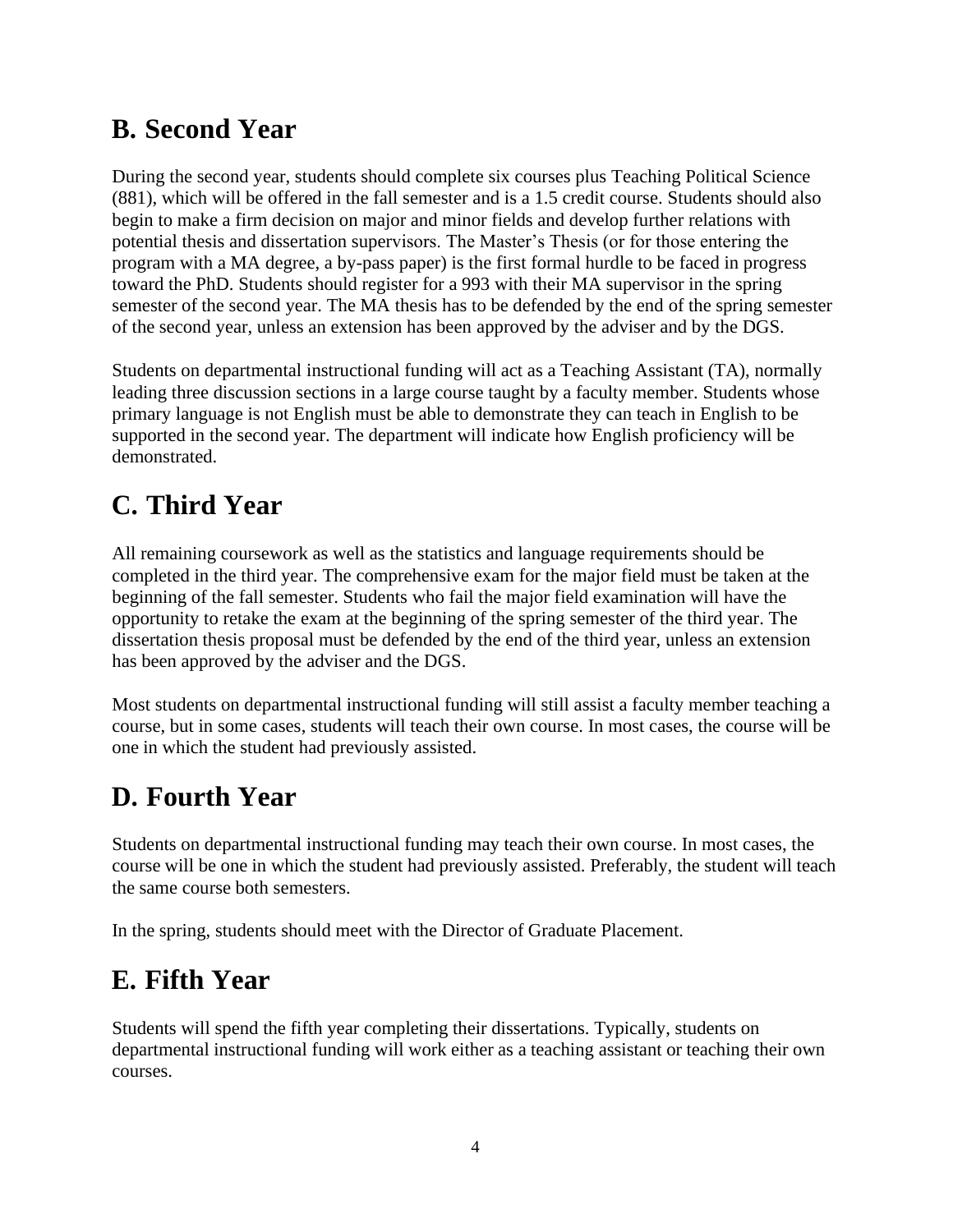## **IV.Financial Aid**

#### **A. Normal Progress**

The Department is committed to funding each student in their first, second, third, fourth and fifth year of study, so long as normal progress is maintained and the quality of work is satisfactory. Normal progress is defined as progress according to the schedule outlined in the preceding section.

- Any student who does not take the required number of courses in any two semester period is not making normal progress and will forfeit financial aid for the following semester and until the situation is remedied. Exceptions shall be permitted only in cases of serious medical problems of the student or his or her family or some similarly weighty problem beyond the student's control.
- Any student who does not complete the MA Thesis by the end of the second year will forfeit financial aid for the fall semester and until the thesis is completed. As noted, extensions may be granted by the DGS upon a petition supported by the MA adviser.
- Any student who does not pass the comprehensive exam by the end of the third year is subject to forfeit of financial aid.
- Any student who does not defend a dissertation proposal by the end of the third year is subject to forfeit of financial aid until the proposal is completed. Extensions may be granted by the DGS upon a petition supported by the dissertation adviser.
- Any student on financial aid requiring service commitments who does not perform TA, TF or RA responsibilities in a competent manner is subject to non-renewal of departmental financial aid.

Unsatisfactory work is defined as:

- $\bullet$  3 or more L's
- $-1 F$
- Failing the comprehensive exam twice
- Failure to maintain normal progress

#### **B. North Carolina Residency**

Funded graduate students (excluding international students) who are considered out-of-state for tuition purposes are expected to apply for in-state residency at the end of the first year and, as necessary, in subsequent years. Note that a number of actions are required BEFORE the semester starts in the FIRST year in order to be successful with the application at the end of the first year. In any given year, if a funded graduate student applies for, but is denied, in-state status, the department may cover the out-of-state portion of the tuition payment during the student's second through fifth years. The department will not pay the out-of-state portion of tuition during the second through fifth years if the student has not applied for in-state status. Students should apply online through the Graduate School website.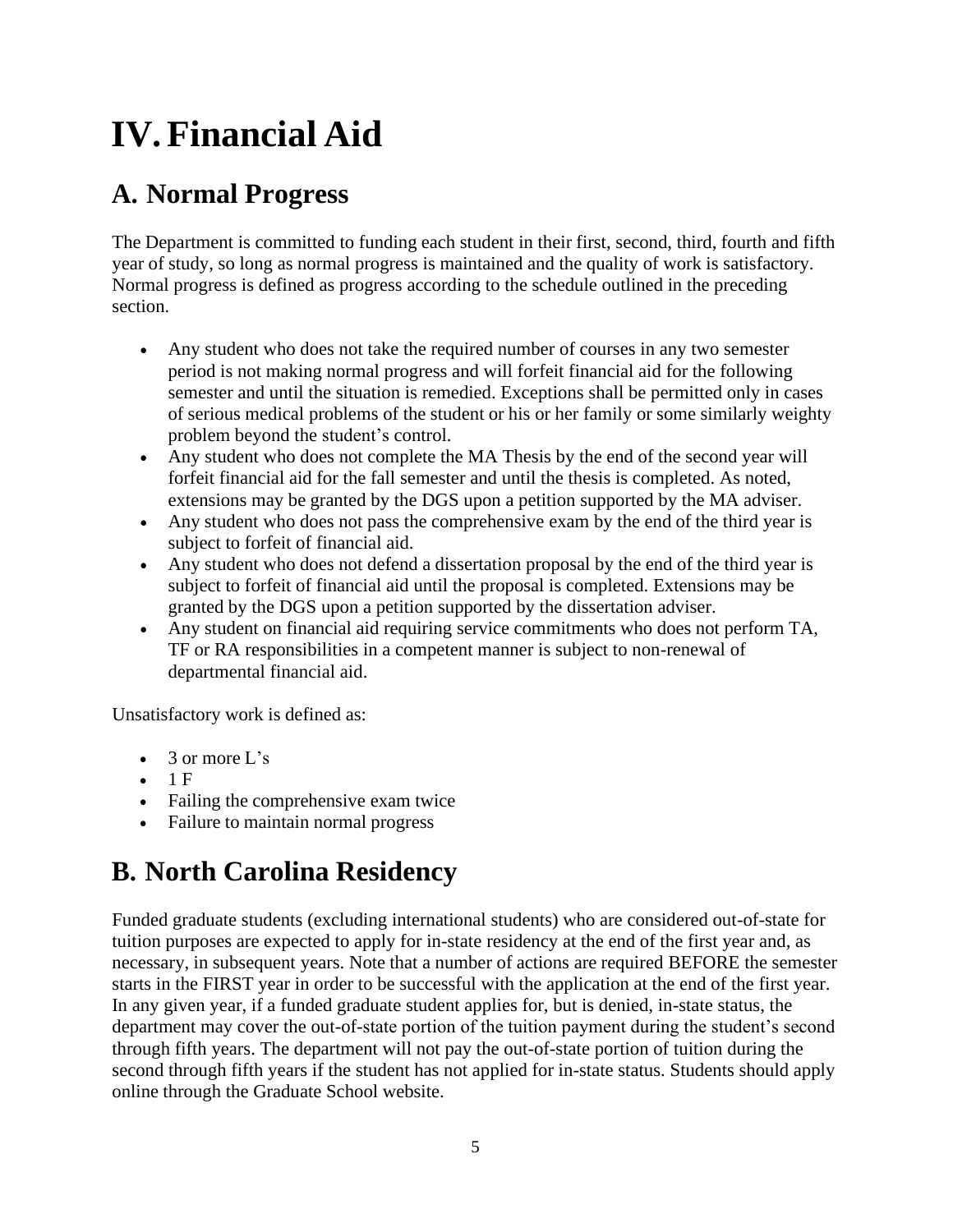#### **C. External Support**

Students who bring in extra-departmental resources to support their studies will get a corresponding extension of department funding. Put in other words, semesters funded through scholarships, traineeships, and fellowships won by the student in competition with students from other departments and/or universities do not count against the student's ten semesters of departmental funding. Extra departmental awards awarded competitively by UNC schools or institutes, such as the Graduate School's dissertation completion grants, do qualify under this rule. By contrast, employment on a research grant awarded to a UNC faculty member, for example, does not qualify.

Students are strongly encouraged from their very first year to apply for outside competitive fellowships, such as the NSF pre-dissertation grant.

### **V.Advising**

Each student must have a formal adviser. Students are free to choose their adviser, but by default the adviser will be assumed to be:

- First year: Upon matriculation, the field chair in each student's chosen field serves as a temporary adviser. Students are encouraged to proactively choose an adviser who can support their substantive interests before the end of the first year.
- Second year: The MA thesis chair. Students must notify the Director of Graduate Studies of their choice of MA thesis chair by the beginning of the second semester.
- Third year: Initially the MA thesis chair, to be changed to the dissertation chair during the year. Students must notify the Director of Graduate Studies of their choice of dissertation chair by the beginning of the second semester.
- Fourth year and beyond: The dissertation chair.

### **VI. Annual Review of Performance**

At the end of each spring semester, the Graduate Studies Committee, on the recommendation of each field committee, will evaluate the overall performance and progress of each student in the program. The committees will take into account grades in classes and instructor comments on classroom performance, as well as any other relevant material that is brought to their attention, including the student's progress and satisfactory work as defined above. Each student will be rated Exceptional, Excellent, Good, Marginal, or Poor. "Satisfactory" work for the purposes of funding is defined as evaluations of good through exceptional. Evaluations of poor or marginal indicate that the student's work is below PhD level. Student receiving evaluations of "poor" are not in good standing even if they are making normal progress toward the PhD as defined above. Evaluations of marginal shall be treated as satisfactory or unsatisfactory for funding purposes at the discretion of the Graduate Studies Committee. Following the meetings of the field faculty and the graduate committee in which all continuing students are evaluated, the student's adviser will write a short evaluation letter informing the student of the summary evaluation and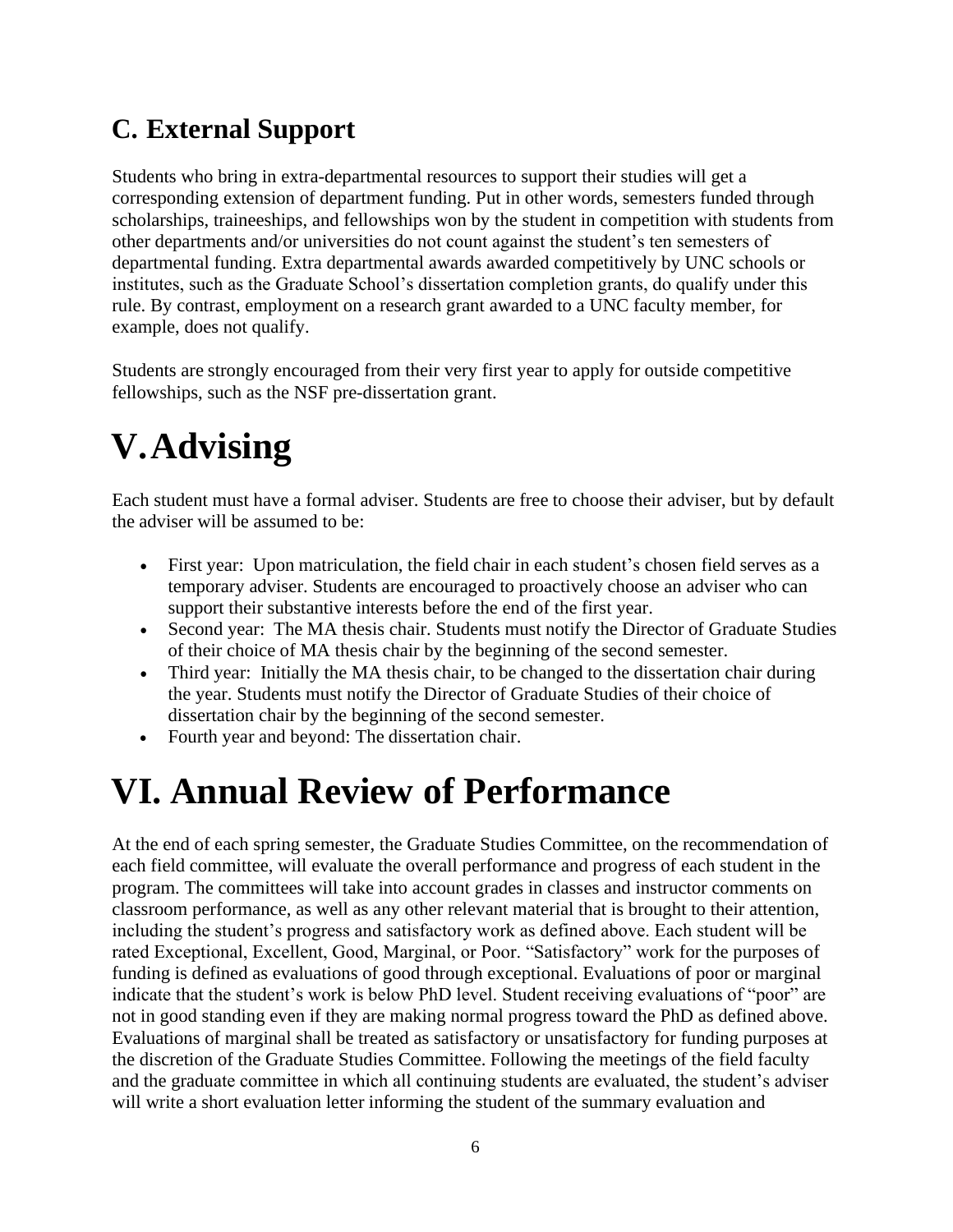suggesting appropriate steps to move the student's professional development forward and to correct any deficiencies in the student's performance.

Students will be reviewed with particular care at the end of their second year or upon defense of the MA thesis, and the Graduate Studies Committee shall make a recommendation to the student as to whether or not it believes that he or she should proceed to work on the PhD degree. This evaluation will take into account the report of the student's MA committee (or the report by the readers of the student's by-pass paper), in addition to all the other material typically considered in the evaluation process. In the event that the MA Committee recommends against allowing a student to proceed to the Doctoral Degree, the relevant field committee will meet to consider the case. For this meeting, students will be encouraged to make written representations of their plan for completing the Doctoral degree and to present in writing any other relevant information. Overturning the recommendation of the MA Committee will require the written support of at least three members of the field committee, who agree to serve on the student's dissertation committee and one of whom agrees to be the student's main adviser. For MA defenses taking place in the fall semester, the field committee will hold a meeting before the beginning of the spring semester. For defenses taking place after classes end in the fall, the field committee will meet on its regular schedule. Following the meeting of the field committee, a report will be sent to the Graduate Studies committee.

If the Graduate Studies committee upholds the finding of the student's MA or bypass paper committee and field committee that the student be advised not to proceed to work on the PhD degree, the department's obligation to provide further funding for the student to continue in the program ends.

To facilitate the yearly evaluation process, students should check the information in their folder for accuracy annually in the spring. At that point, the student may add any other notable information (grants, conference papers, awards, etc.) to her/his file.

### **VII. Language and Methodology Requirements**

All students are required to complete Scope and Methods of Political Research (780), and all students except those majoring in political theory are required to complete a two course sequence in statistics (783 and 784 or their equivalents). In some fields, competence in a foreign language or a third course in quantitative methodology is required. These requirements are to be satisfied no later than the end of the third year. The additional major field language and methods requirements follow:

- American Politics: A third methods course (787 or 789)
- Comparative Politics: Language
- International Relations: A third methods course (787 or 789) (or some alternative course)
- Political Theory: Language if required by the dissertation topic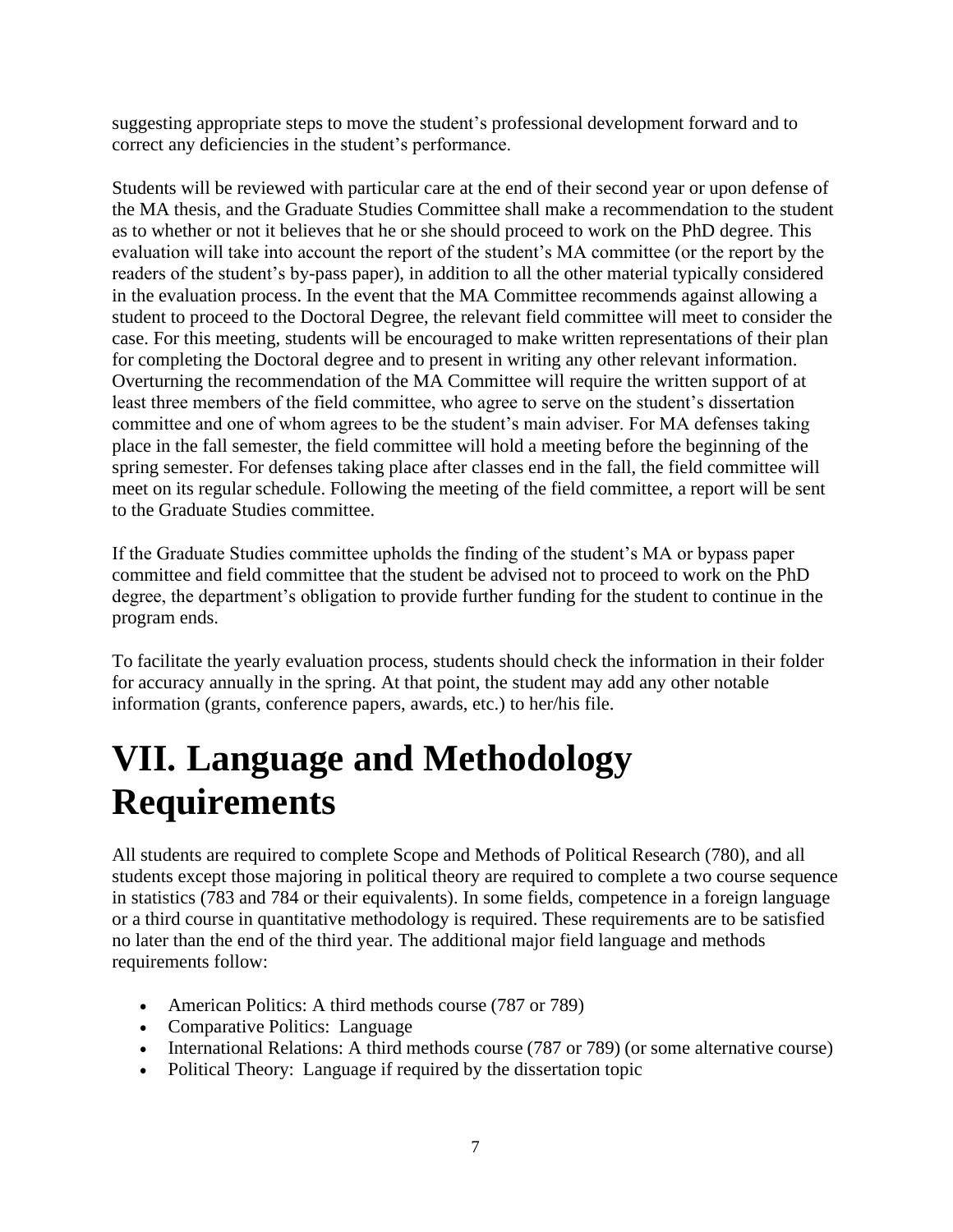The language requirement is to be satisfied by passing the exam offered by the Graduate School. Courses taken to prepare to meet the language requirement do count toward the required course load per semester requirement but do not count toward the 14 course requirement.

### **VIII. MA Thesis**

The MA Thesis is an opportunity for the student to select, develop, write, revise and defend a piece of scholarly work. It is the one opportunity prior to the PhD dissertation that the student has to engage in a project of independent creative research.

The thesis ordinarily will be a journal-style paper of approximately 30 to 50 pages. Ideally, the thesis will grow out of a paper that is done during the first three semesters of coursework.

The MA degree cannot be bypassed. All students must either complete an MA degree at UNC or have completed an MA degree elsewhere.

Students will register for 3 hours of MA Thesis credit with their adviser in the spring of the second year. They will notify the Director of Graduate Studies of their choice of MA thesis chair before the beginning of the second semester. They will notify the Director of Graduate Studies of the topic and the names of a three person committee no later than February 1. Two members of the committee must be faculty members in the department of political science. Students may add a fourth member with the permission of the Director of Graduate Studies on advice from the student's thesis adviser.

The thesis must be successfully defended no later than the end of the second year; failure to meet this deadline will result in the forfeit of financial aid for the following semester and for all succeeding semesters until the thesis has been successfully defended. The MA Thesis must be filed in the Graduate School by the following semester's Graduate School deadline; failure to meet this deadline may also result in the forfeit of financial aid. To avoid forfeiture of financial aid because of a failure to meet the above defense deadline, the student must submit a request for an extension endorsed by the student's adviser explaining the reason for this delay by April 15. Delays will typically only be granted until the subsequent September 30 and with a clear understanding on the part of the student that a failure to meet this new defense date will result in forfeiture of financial aid for the spring semester and call for an evaluation of the suitability of the student for further study for the doctoral degree.

Once the committee members have had an adequate opportunity to review a draft of the MA thesis, an oral defense of the thesis, which is the final MA degree oral examination, is held. The student's main thesis adviser is responsible to the members of the committee for determining that the draft is an appropriate form for their evaluation. The committee may, at the time of the oral but no later, require alterations and corrections. The main adviser is responsible for verifying that the changes required by the committee have been made. Following the MA oral exam, the examining committee will report to the Director of Graduate Studies on the results of the exam. They will report on whether the student has passed the examination and on the suitability of the student for further study for the doctoral degree. If a majority of the MA examining committee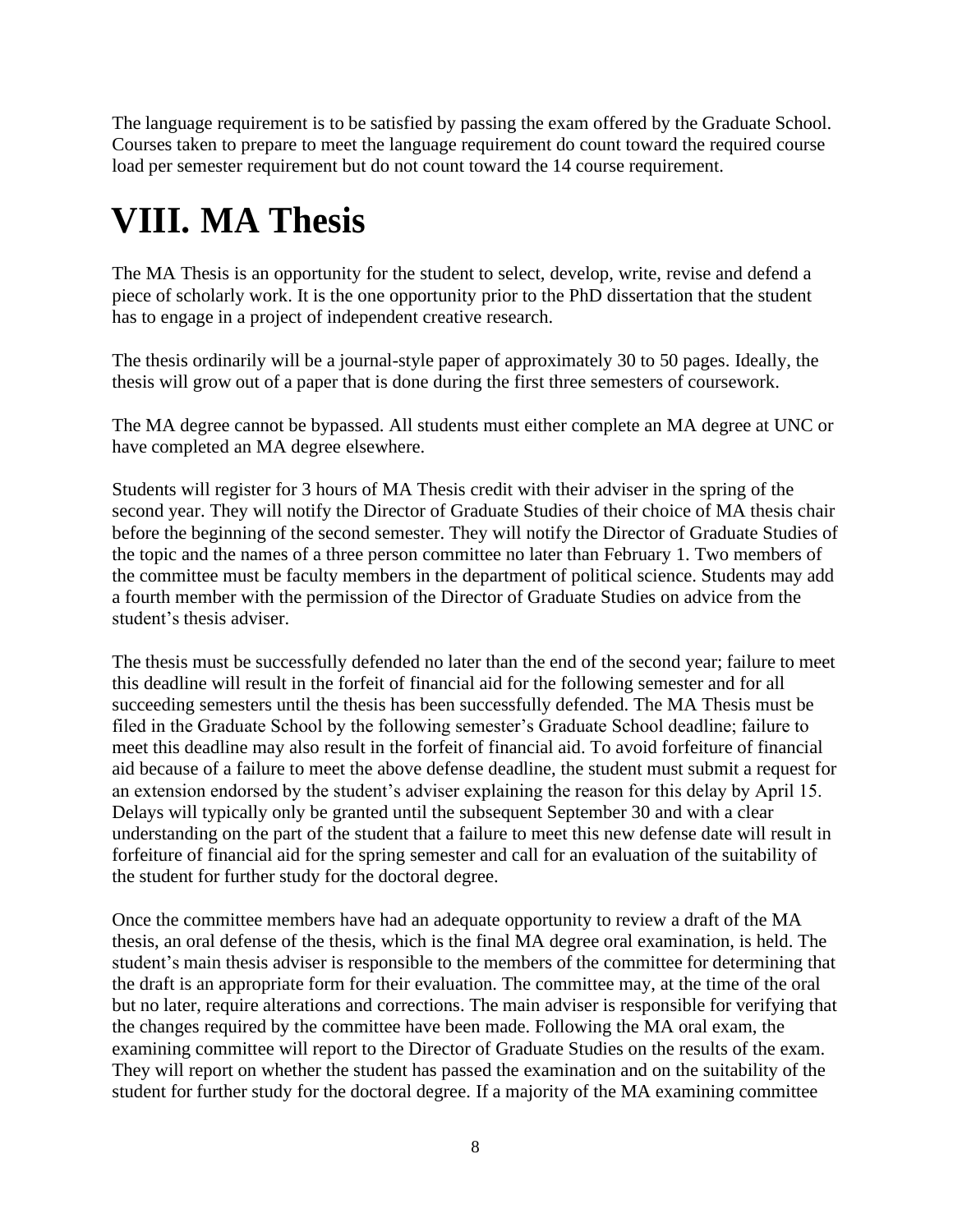recommends against the student's suitability for further study for the doctoral degree, this recommendation will be evaluated by the appropriate field committee. If the field and the Graduate Studies committee concur in this recommendation, the department's obligation to provide further funding for the student to continue in the program ends.

### **IX. Students Entering with Graduate Credits or an MA Degree**

Students who have done graduate coursework in Political Science or a related field at another university (or as an evening college student at UNC) may be permitted to transfer up to 18 hours of credit (6 courses) toward the PhD degree (6 hours toward the MA degree), subject to approval by the Director of Graduate Studies. Up to two courses may be counted in the major field and one course in the minor field. The Director of Graduate Studies will determine what counts as a "related field" with regard to transfer credit and the MA thesis requirement on a case by case basis.

All students who enter with an MA degree earned elsewhere are required to submit a "by-pass paper," which should be roughly comparable to the thesis required of MA candidates at Carolina. The student shall notify the Director of Graduate Studies of the topic of their by-pass paper by February 1 of their second year. The paper will be evaluated (acceptable or unacceptable) by a three member committee of the relevant field; these three members will also make a recommendation regarding the suitability of the student for further study for the doctoral degree. Should the recommendation be negative, the same procedures will be followed as with a recommendation following the defense of an MA thesis. The bypass paper has to be handed in by March 15 of the student's second year. If the by-pass paper is deemed unacceptable (or acceptable only with certain revisions), the student has until the end of the second year to deliver a revised and acceptable version for evaluation by the same committee. The committee shall again report to the Director of Graduate Studies regarding their evaluation of the paper (acceptable or unacceptable) and regarding the suitability of the student for further study toward the doctoral degree. If a majority of the three member committee recommends against the student's suitability for further study for the doctoral degree, this recommendation will be evaluated by the appropriate field committee. If the field and the Graduate Studies committee concur in this recommendation, the department's obligation to provide further funding for the student to continue in the program ends.

### **X. Degree Time Limits**

According to Graduate School regulations, students pursuing a Master's degree have five calendar years from the date of the first registration to complete all requirements. Students should note, however, the Political Science department requires students to finish the MA by the end of the fourth semester to remain eligible for funding. Graduate School regulations stipulate that students pursuing the doctoral degree have eight years after the completion of the MA degree to complete all requirements.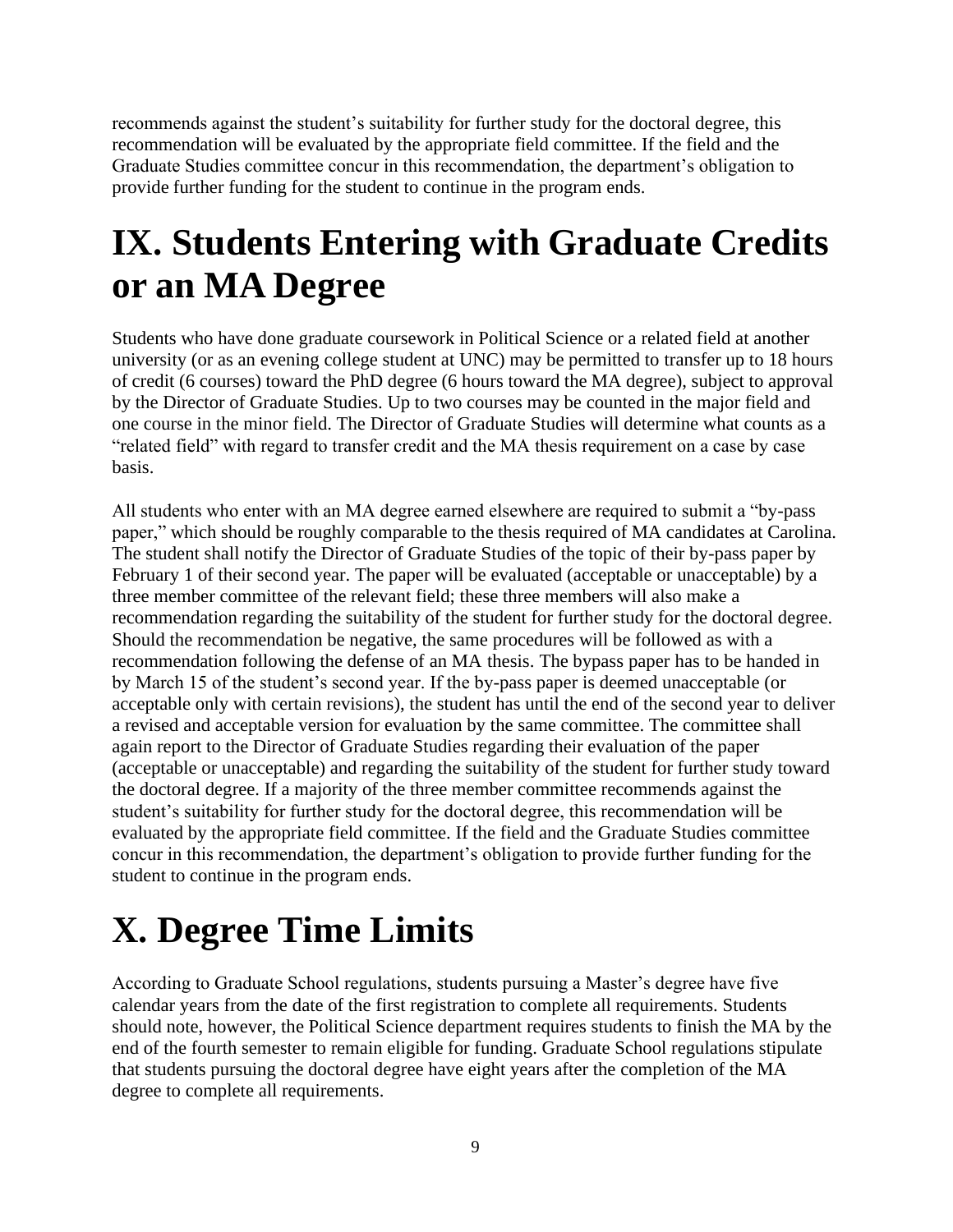### **XI. PhD Comprehensive Exams**

The PhD Comprehensive Exam will be given in the student's major field.

Exams will be given over two days in the fall semester and will begin on Monday after Labor Day. Questions for the exam will be distributed at 8 AM and answers collected at 5 PM on both days.

For the major field exam, the student will be required on the first day to answer one or two questions of a broad theoretical nature. The purpose of the first part of the comprehensive exam is to assess the ability of students to synthesize and critically evaluate the literature on topics of broad theoretical importance in the field. On the second day, the format of the exam used in American Politics, Comparative Politics, and International Relations differs from the format used in Theory. In the former three fields, students will be asked to describe a specific research design that would contribute to an unresolved theoretical question an exercise that might form the basis for subsequent dissertation work. The purpose of the second part of the comprehensive exam in Theory is to assess the ability of students to probe deeper into more specific topics. Students will be required to answer two, three or four questions.

The major field exam must be taken at the beginning of the fall semester of the third year. The dissertation proposal must be defended by the end of the third year. Students planning to sit for an exam in a given semester must give written notice of intention to take the exam to appropriate field chairs and the Director of Graduate Studies by June 1 of the preceding spring semester. The notice must include a list of courses taken in the field, the grades received for the courses, and the names of the instructors of the courses. If the student has any incompletes in the courses, they must be completed before the examination. The student must be in good standing in order to be permitted to take the examinations. According to Graduate School regulations, students must be enrolled in order to be permitted to take the examinations and defend their proposal.

Exam committees for all fields will be announced by July 15 for the fall exams. Committees will be composed by the Field Chairs. A committee will typically consist of three examiners. A fourth reader may be added at the discretion of the initial committee (by majority vote), either before or after the exam has been taken. The field chair will take into account availability of faculty members and equitable distribution of service workload in the department. The field chair will also attempt to have the committee reflect the diversity of the subfield.

The exam will be written by the committee chair, after soliciting questions from all members of the Graduate Faculty in that field. The committee chair will also meet with all students planning to take an exam in a given semester. A file of past examinations (questions only) shall be kept in the Graduate Office and be available to students.

The use of notes and books will be permitted. A list of references may be handed in by 5 p.m. on the Friday of exam week. All exams must be typed. If the student chooses to write the exam in long-hand, he or she will be permitted to type it (with no revisions of any sort) immediately following the conclusion of the exam period.

Each exam will be graded pass or fail. Exams will be graded independently by each member of the examining committee and a preliminary grade submitted. If all examiners assign the same grade, that shall be the final grade for the exam, unless one or more examiners requests a meeting of the full committee. If different grades are assigned in the initial evaluations, or if a meeting has been requested, each member of the committee will reread the exam and read the evaluations of the other committee members. The committee will then meet as a group to discuss the exam. The final grade for the exam will be determined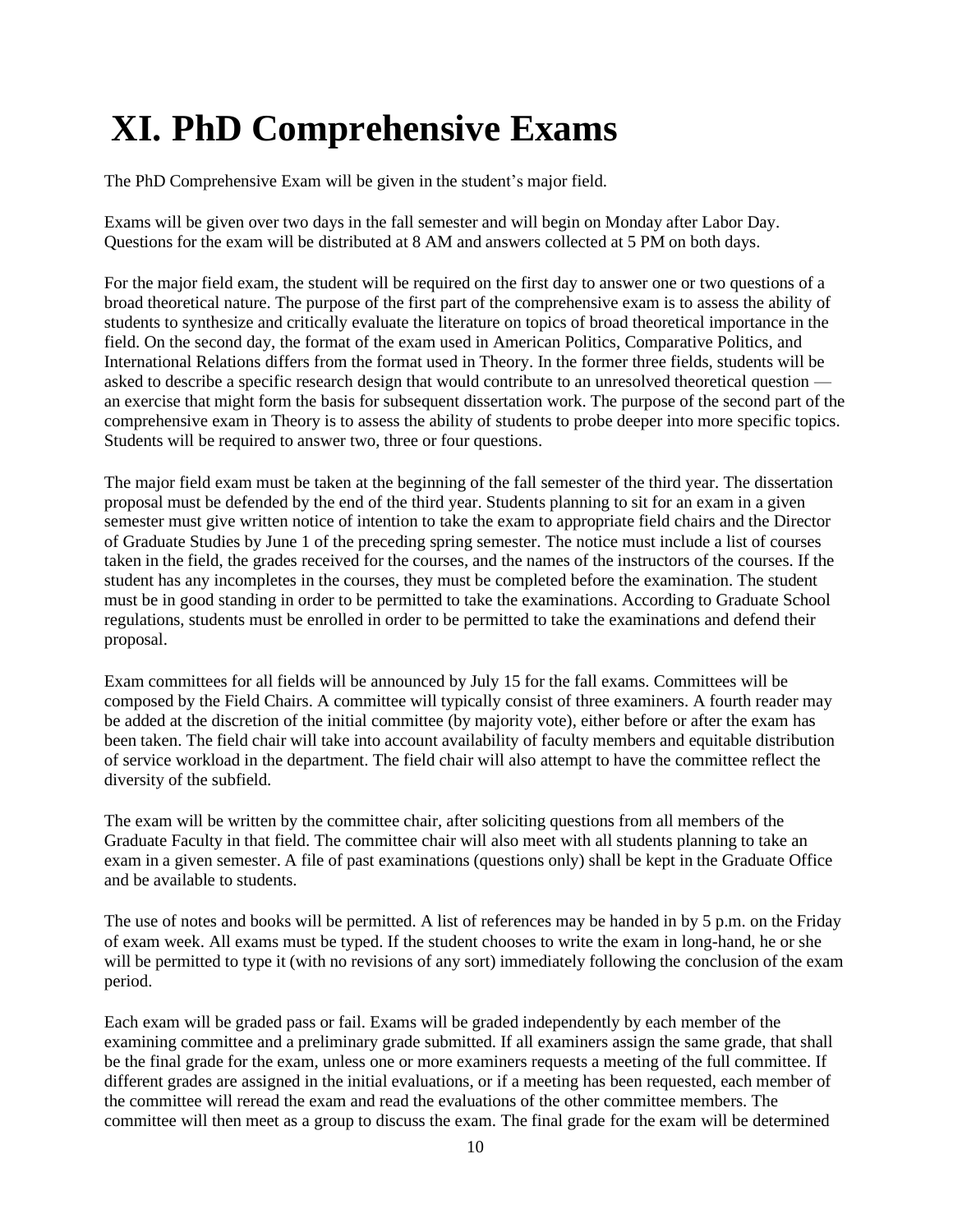by majority vote after the discussion. In the case of a tie vote in a four person committee the chair shall have the casting vote.

Students will be notified of the results of the exam within three weeks. If a student fails the exam, the chair of the examining committee will submit a written report indicating the bases for the committee's collective evaluation. This report will be shared with the student and the student's adviser. The committee chair will meet with the student and explain the report. The other committee members will be available to meet with the student.

Students who fail the major field examination will have the opportunity to retake the exam at the beginning of the spring semester of the third year. The student should make a plan for retaking the exam that is approved by the student's adviser; this plan needs to be submitted to the field chair and the DGS by December 1 of the semester in which the student failed the exam.

A student who has failed a comprehensive exam can file an appeal with the Director of Graduate Studies within two weeks of being notified of the results. Appeals must focus on procedural matters: they should describe a specific policy that was broken. The examination committee's determination about academic merits is only subject to appeal if the student believes the judgement of the academic merit to have been impacted by factors such as arbitrariness, personal malice, or discrimination on behalf of the grader. Any allegations of personal malice or discrimination will require a referral to the Equal Opportunity/ ADA Office. The Director of Graduate Studies shall resolve all appeals regarding procedural matters, though the DGS can solicit additional information and advice as appropriate. If an appeal on procedural grounds is found to be valid, the DGS shall prescribe an appropriate remedy, which may include regrading of the exam, appointment of an additional committee member, or the opportunity to retake part or all of the exam. Should the DGS have been a member of the original committee, the appeal shall be handled by the Department Chair.

As with all academic appeals, the following university policy applies: For an appeal to be considered, it must be based upon one or more of the following grounds and upon allegation that the ground or grounds cited influenced the grade assignment to the student's detriment:

- **Arithmetic** or clerical error
- **Arbitrariness,** possibly including discrimination or harassment based upon the race, color, gender, national origin, age, religion, creed, disability, veteran's status, sexual orientation, gender identity or gender expression of the student.
- **Personal Malice**
- **Harassment**
- **Discrimination**

The University's Policy on Prohibited Harassment and Discrimination

[\(www.unc.edu/campus/policies/harassanddiscrim.pdf\) p](http://www.unc.edu/campus/policies/harassanddiscrim.pdf))rohibits discrimination or harassment on the basis of an individual's race, color, gender, national origin, age, religion, creed, disability, veteran's status, sexual orientation, gender identity or gender expression. Appendix B of this Policy provides specific information for students who believe that they have been discriminated against or harassed on the basis of one or more of these protected classifications.

Students who want additional information regarding the University's process for investigating allegations of discrimination or harassment should contact the Equal Opportunity/ADA Office for assistance: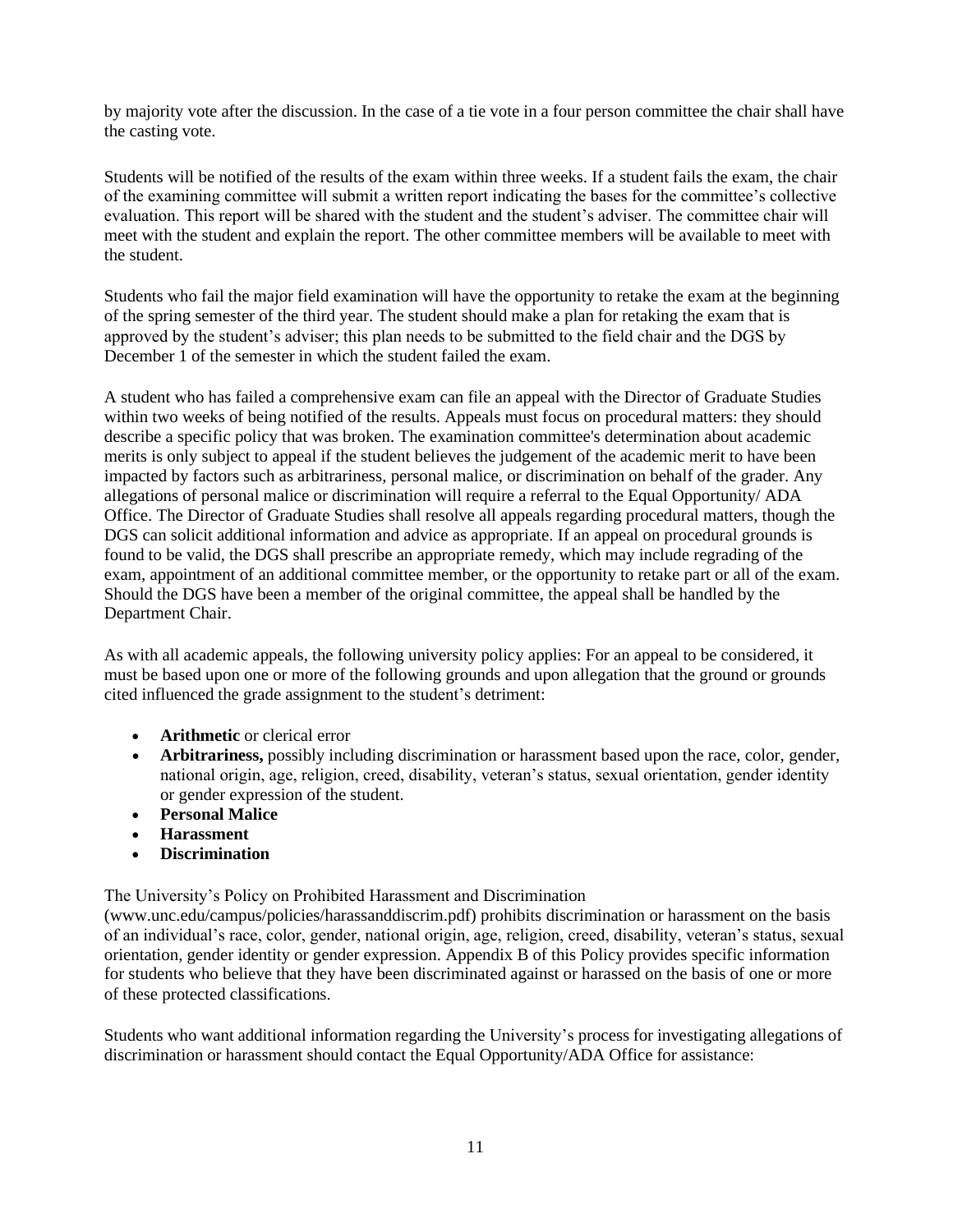#### **Equal Opportunity/ADA Office**

The University of North Carolina at Chapel Hill 100 E. Franklin Street, Unit 110 Campus Box 9160 Chapel Hill, North Carolina 27599 Telephone: (919) 966-3576 Fax: (919) 962-2562 Email: [equalopportunity@unc.edu](mailto:equalopportunity@unc.edu)

Any administrator or supervisor, including a department chair, associate dean or other administrator, who receives a student's complaint about prohibited harassment or discrimination must notify the Equal Opportunity/ADA Office within five (5) calendar days of receiving the complaint. If a student raises a claim of prohibited harassment or discrimination during an academic appeal, an investigation of the student's claim must be performed under the direction of the Equal Opportunity/ADA Office. The school or department must await the results of the harassment or discrimination investigation before deciding the student's academic appeal. Should a faculty member be found guilty, the Department Chair will ensure that this faculty member will not serve on any future comprehensive exam committees.

When a student is taking an exam a second time (such that an exam failure would result in discontinuation of graduate studies), the DGS and the relevant subfield chair shall consult each other and jointly determine membership of the examination committee. When possible, the examination committee should include at least two faculty members who were not part of the previous examination committee. (The number of faculty members in some subfields might limit whether this is feasible and constituting a committee where all evaluators have subject expertise is the higher priority.) For a second exam only, three faculty members must determine the exam to be failing for the overall determination to be failing. Should there be two votes to fail and one vote to pass, the DGS shall appoint one additional committee member to evaluate the exam, and that person's vote will control the outcome.

The PhD dissertation must be completed within seven years of completion of the comprehensive exam. Students wishing to complete the dissertation beyond this point must retake the comprehensive exam.

### **XII. Graduate Student Teaching Training**

Teaching is an integral part of the professional training of graduate students. Demonstrated excellence in teaching is increasingly required of applicants for positions in institutions of higher education of all ranks, from community colleges to elite research institutions. In addition, graduate student teaching is essential to the department's performance of its undergraduate teaching mission. Therefore, the department requires all students to complete a program of teacher training in order to be awarded the PhD.

The required elements of the teacher training sequence for those students on departmental instructional support are:

- Semester one: follow instruction of the instructor in the course to which you are assigned.
- Semester two: follow instruction of the instructor in the course to which you are assigned. May act as an Instructional Assistant in a course leading one discussion section.
- Second or third year: take the course Teaching Political Science in the fall semester of the second year and TA in at least one course. Normally, students will TA in several courses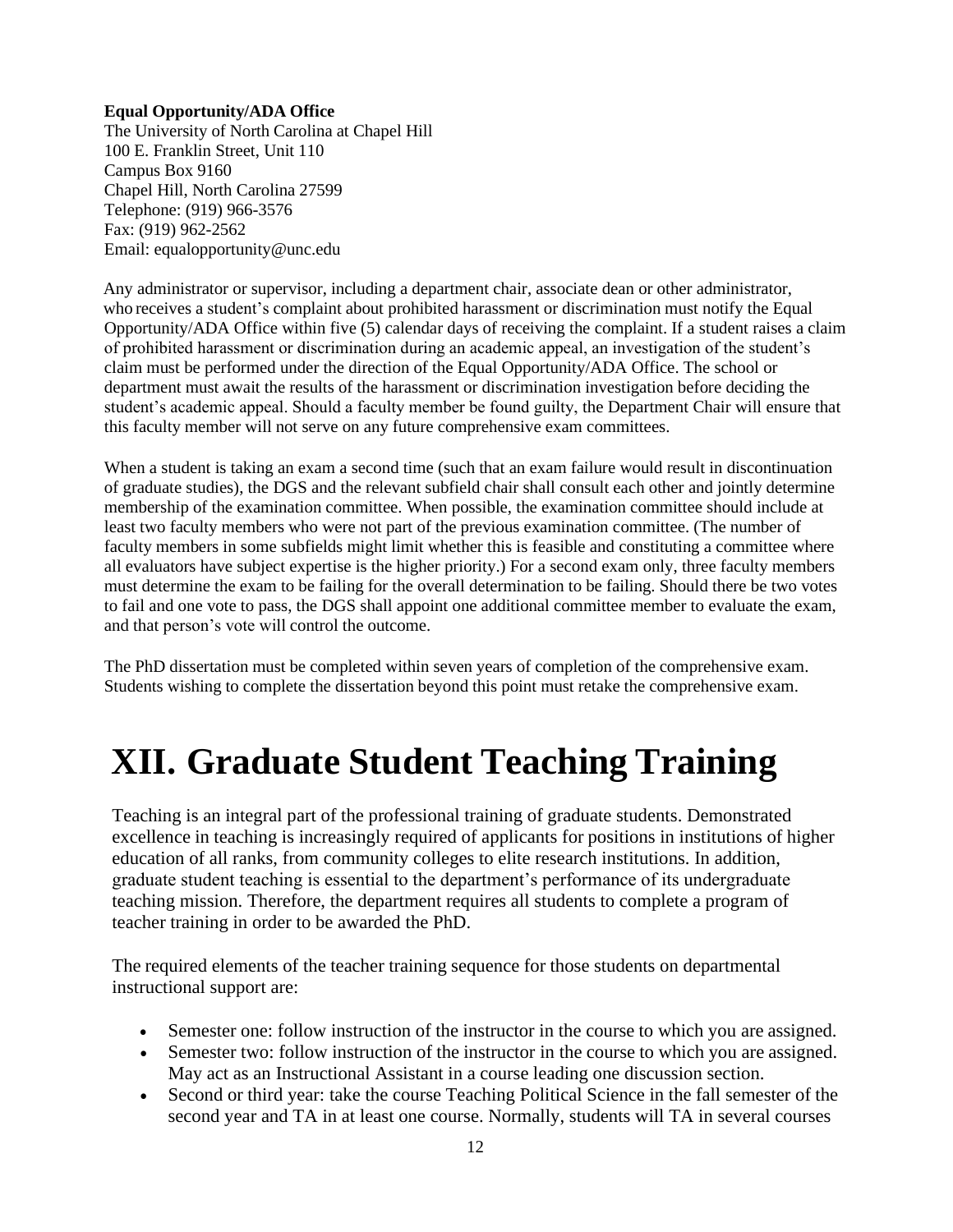during their graduate education in order to receive university financial support.

• Third year and beyond: serve as a TA or as a Teaching Fellow (TF, teaching one's own course).

The sequence will vary for students wholly or partly on support which requires no service or service other than teaching. The minimum requirements for the PhD degree are the completion of Teaching Political Science (881), one semester service as a Teaching Assistant, and one semester service as a Teaching Fellow (TF).

In conjunction with their teaching duties, TAs are required to sign a contract specifying the responsibilities of the TA and the professor in the course. Among other things, it specifies that the professor will observe the TA in the classroom at least once during the semester and student evaluations of the TA's section will be distributed at the end of the semester.

In conjunction with their teaching duties, Teaching Fellows are required to arrange for a departmental faculty member, who teaches in the field of the course, to observe them in the classroom at least once during the first semester they teach and again during the semester before the student goes on the job market. The expectation is that the faculty member who observes the student at that second point will be one of the letter writers for the job market. The faculty member shall provide feedback to the student teacher and shall submit a note to the Director of Graduate Studies indicating that the student has been observed teaching. The TFs will distribute student evaluations of the course at the end of the semester.

With approval of the Director of Graduate Studies, students entering with an MA can be excused from some or all of the teaching training requirements if they had similar training elsewhere.

### **XIII. Criteria for Selection and Assignment of TAs and TFs**

Students must demonstrate oral proficiency in English in order to be eligible for appointment as a TA or TF. Support on departmental instructional funding after the first year is contingent on demonstration of oral proficiency in English. The Director of Graduate Studies will suggest to all new graduate students who are concerned about communication that they enroll in GRAD 810, Communication in the American Classroom, for the fall semester of their first year.

- Students must meet the academic requirements outlined in sections III and IV above in order to be eligible for a TA or TF assignment.
- Students must complete one year of graduate work before TAing for the first time.
- Students must complete two years of graduate work and TA before teaching their first course.
- Competence as a TA, as evaluated by the professor in sectioned courses or by the faculty member observing in student taught courses, is a requirement for continued service as a TA.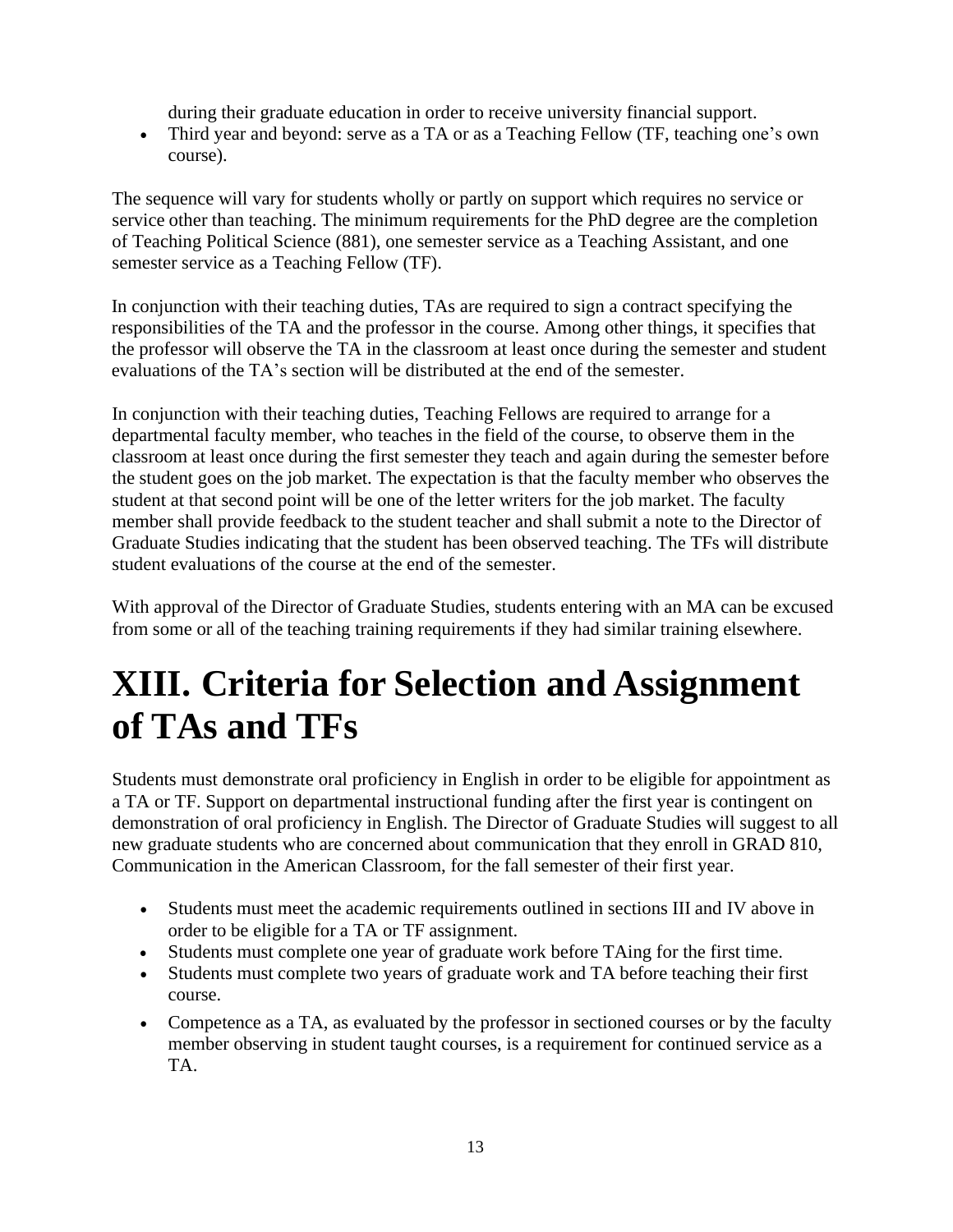Beyond the fifth year, students normally will not be funded by the department. If departmental instructional needs allow assignments past the fifth year, these needs as well as graduate student field evaluations and efforts to qualify for North Carolina residency will guide assignments.

The course offerings in the department are determined by the department's undergraduate teaching needs. Within that constraint, the department will consider the following criteria when assigning TAs and TFs to courses:

- Correspondence of course content with the student's scholarly and teaching interests.
- Opportunity for each student to teach at least one course (as a TF) in their field of interest.
- Minimize multiple course preparations for TFs.

It is the students' responsibility to notify the department that they want to be appointed as a TA or TF in a given semester. They should do so by submitting appropriate forms to the graduate studies coordinator. These forms also give students the opportunity to express a preference ordering for available assignments. The deadline for submission of this form is December 1 for the fall semester and May 1 for the spring semester of the following year, or as announced by the Associate Chair. This deadline applies to students on leave, off campus, or on alternative funding as well as students in residence currently on departmental funding.

### **XIV. Dissertation Formats**

The Department of Political Science has the following rules regarding acceptable dissertation formats.

The traditional format consists of a monograph, with an introduction, several chapters, and a conclusion. The goal is to lay the foundation for the student's first book. Alternatively, or in addition, several chapters or combinations of chapters can become journal articles. This work has to be single-authored.

The three-paper format consists of three papers on topics that need not be related. The goal is to bring these papers as close to ready for submission to a journal as possible and thus to lay the foundation for the student's first publications. Articles that are written and published or accepted for publication while the student is enrolled in our Ph.D. program count. Two of these papers have to be single-authored. The third paper may be co-authored if it meets the following conditions:

- The co-author has to be a relative peer, such as a graduate student, post-doc, or an assistant professor.
- The co-author cannot be the adviser or a faculty member in the department.
- There can only be one co-author, unless additional co-authors are approved by the adviser and the DGS.
- The co-authors need to submit a document to the adviser that 1) clearly specifies the division of labor on the paper and 2) establishes that the defending student made a core intellectual contribution to the paper. That document has to be signed by all co-authors.